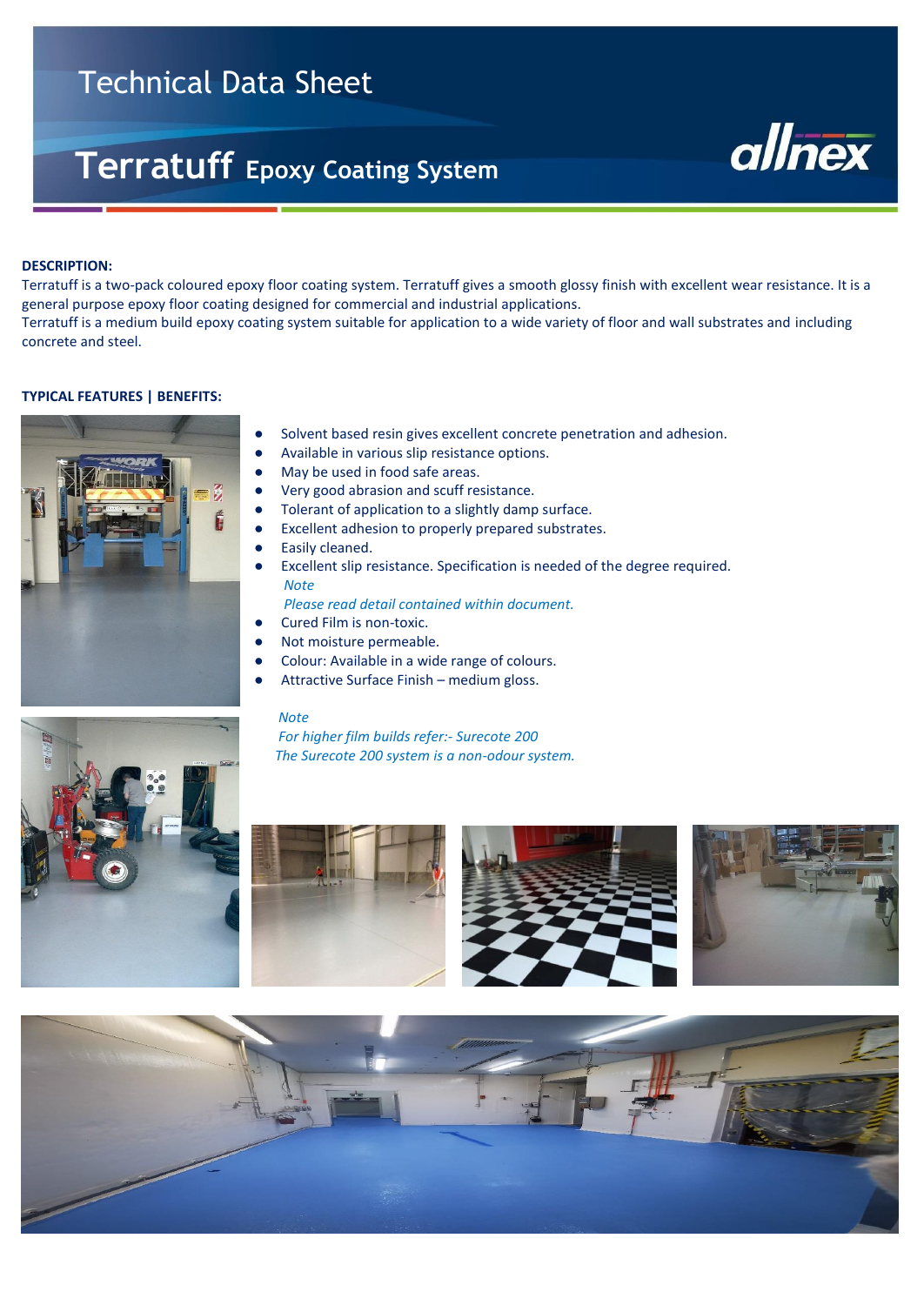# **COLOURS:**

Terratuff stocked colour is N35 light Grey.



Terratuff is available in many colours in the following charts:

*BS5252: Colour Chart | AS2700: Colour Chart | RAL*: colours & special colours are also available.

# **TERRATUFF SURFACE FINISH DESIGN OPTIONS:**

Terratuff can be applied as a smooth surface or profiled non-slip application.

The degree of the surface profile is determined by the non-slip requirement for the environment.

*Refer: Terratuff Specification.*

For specific advice. *Refer: allnex Construction Products.*

## **PERFORMANCE DATA:**

| <b>Properties</b>                                     | <b>Values</b>                                                                              |                               |                                                              |  |  |
|-------------------------------------------------------|--------------------------------------------------------------------------------------------|-------------------------------|--------------------------------------------------------------|--|--|
| <b>Minimum DFT Thickness:</b>                         | 2 x coats   Smooth Finish   166 microns<br>3 x coats   Smooth Finish   250 microns         |                               |                                                              |  |  |
| Minimum Application Temperature: Air                  |                                                                                            | $+5^{\circ}$ C                |                                                              |  |  |
| Maximum Application Relative Humidity: Air            |                                                                                            | 85%                           |                                                              |  |  |
| In-service temperatures - wet : on fully cured system |                                                                                            | $-10$ to $+60$ <sup>o</sup> C |                                                              |  |  |
| <b>Critical Radiant Flux:</b>                         |                                                                                            | $12.3$ Kw/m <sup>2</sup> .    |                                                              |  |  |
| <b>Chemical Resistance</b>                            | Resistant to chemical spillage -cured 7 days at +25°C.<br>Refer: Chemical resistance chart |                               |                                                              |  |  |
| Adhesion to correctly prepared substrate              | 1.5MPa minimum – Concrete Failure<br>GB2567-2008. 2.77(KJ/m2). - Concrete failure          |                               |                                                              |  |  |
| <b>Heat resistant</b>                                 | $+60^{\circ}$ C                                                                            |                               |                                                              |  |  |
| Slip resistance                                       | R11 to R13.<br>Refer: Slip resistance chart                                                |                               |                                                              |  |  |
| Hard Dry                                              |                                                                                            | $+20^{\circ}$ C ~ 75%RH       | 10 hours                                                     |  |  |
| <b>Recoat Time</b>                                    | $~\sim$ Minimum<br>$\sim$ Maximum                                                          | $+20^{\circ}$ C ~ 75%RH       | 10 hours<br>16 hours                                         |  |  |
| <b>Full Use</b>                                       |                                                                                            | $+25^{\circ}$ C ~ 70%RH       | Effectively cured after 48 hrs.<br>Full Cure: 7 days at 20°C |  |  |

# **RECOMMENDED USES:**

- Ablution areas. <br>● Refineries.
- 
- Construction and Mining Industry. <br>● Sewerage treatment plants.
- Chemical and Oil Industry. Silos.
- 
- Pulp and Paper mills. Warehouses.

# **LIMITATIONS:**

- $\bullet$  Application below  $*5^{\circ}$ C.
- Application to green (uncured) concrete. Allow 28 days. <br>
Application to incorrectly prepared surface. \*\* Will tolerate damp concrete\*\*
- 
- Bulk retail. <br>● Residential garages and workshops.
	-
	-
	- Food processing facilities.  $\bullet$  Slip resistant floor finishes.
		-
		- Application to unsound substrates.
		-
- Weathering/UV  *Some chalking will occur in time but will maintain good film integrity.*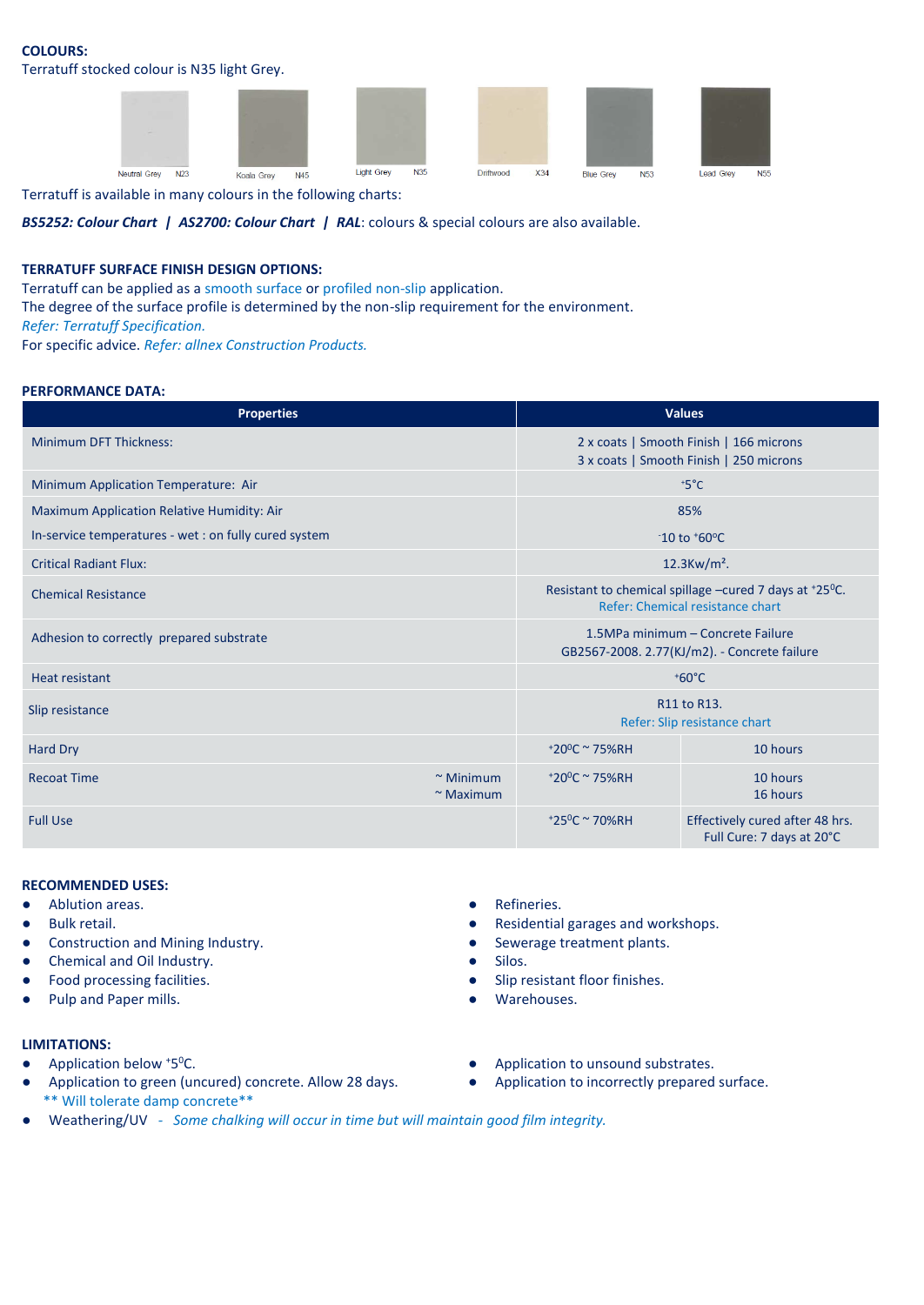# **CHEMICAL RESISTANCE:**

The following chart shows a representation of the chemical resistance of some of the colours available. Resistant to chemical spillage –cured 7 days at 25<sup>o</sup>C.

# Note

Variables which may under extreme conditions, influence the chemical or corrosion resistance are:<br>• Temperature of chemical concentration.

- Temperature of chemical concentration.
- Intermittent or continuous contact.
- Application in adverse conditions.
- Risks of evaporation from spillage causing concentration to rise adversely.

| Test Procedure | <b>Observation</b>                       | <b>Results</b>                |
|----------------|------------------------------------------|-------------------------------|
| Spot Testing.  | Checked for chemical attack and hardness | Taken at the times specified. |
|                | throughout the testing period.           |                               |

| <b>Test Media</b>                                          | <b>Concentration</b> | <b>Time Lapse</b> |                |                | <b>Test Media</b>                             | <b>Concentration</b> | <b>Time Lapse</b> |                |                |
|------------------------------------------------------------|----------------------|-------------------|----------------|----------------|-----------------------------------------------|----------------------|-------------------|----------------|----------------|
|                                                            |                      | $\mathbf{1}$      | $\overline{3}$ | 6              |                                               |                      | $\mathbf{1}$      | $\overline{3}$ | $6\phantom{1}$ |
|                                                            |                      | Hour              | hours          | <b>Hours</b>   |                                               |                      | Hour              | <b>Hours</b>   | <b>Hours</b>   |
| <b>ACIDS</b>                                               |                      |                   |                |                | <b>ALKALIS</b>                                |                      |                   |                |                |
| <b>Hydrochloric Acid</b>                                   | 10%                  | N <sub>1</sub>    | N              | N <sub>1</sub> | Potassium Hydroxide                           | 30%                  | N.                | N              | N.             |
| <b>Sulphuric Acid</b>                                      | 10%                  | N                 | $\mathsf{N}$   | N              | <b>Caustic Soda</b>                           | 50%                  | N <sub>1</sub>    | N              | $\mathsf{N}$   |
| <b>Sulphuric Acid</b>                                      | 25%                  | N                 | N <sub>1</sub> | N              |                                               |                      |                   |                |                |
| <b>Acetic Acid</b>                                         | 10%                  | N                 | <b>SM</b>      | <b>SM</b>      |                                               |                      |                   |                |                |
| <b>Acetic Acid</b>                                         | 50%                  | <b>MH</b>         | <b>MH</b>      | <b>MH</b>      | <b>SOLVENTS</b>                               |                      |                   |                |                |
| <b>Nitric Acid</b>                                         | 10%                  | <b>SM</b>         | <b>SM</b>      | <b>MH</b>      | <b>Toluene</b>                                |                      | <b>SM</b>         |                |                |
| <b>Citric Acid</b>                                         | 10%                  | N                 | N              | $\mathsf{N}$   | Acetone                                       |                      | <b>SM</b>         |                |                |
| <b>Lactic Acid</b>                                         | 90%                  | <b>SM</b>         | <b>MH</b>      | <b>MH</b>      | Isopropanol                                   |                      | <b>REC</b>        |                |                |
| <b>Phosphoric Acid</b>                                     | 30%                  | <b>SM</b>         | <b>SM</b>      | <b>SM</b>      | Methanol                                      |                      | <b>REC</b>        |                |                |
|                                                            |                      |                   |                |                |                                               |                      |                   |                |                |
|                                                            |                      |                   |                |                |                                               |                      |                   |                |                |
| <b>PETROCHEMICALS</b>                                      |                      |                   |                |                | <b>DISINFECTANTS &amp;</b><br><b>CLEANERS</b> |                      |                   |                |                |
| Kerosene                                                   |                      | $\mathsf{N}$      | N              | $\mathsf{N}$   | <b>Ammonia Solution</b>                       | 25%                  | $\mathsf{N}$      | N              | $\mathsf{N}$   |
| <b>Industrial Gear</b><br>Lubricant (Mobil 632)            |                      | N                 | N              | $\mathsf{N}$   | <b>Iodine</b><br>(Betadine Solution)          | 10%                  | <b>REC</b>        | <b>REC</b>     | <b>REC</b>     |
| Petrol 91 Unleaded                                         |                      | N <sub>1</sub>    |                |                | <b>Bleach</b>                                 | 2.15%                | N <sub>1</sub>    | N              | N <sub>1</sub> |
| Fuel Oil - Diesel Oil                                      |                      | N                 | $\mathsf{N}$   | N              | <b>Dishwashing Liquid</b>                     | 100%                 | $\mathsf{N}$      | N              | $\mathsf{N}$   |
| <b>Hydraulic Fluid</b><br>(Hyspin AWS646 -<br>Castrol Oil) |                      | N                 | N              | N <sub>1</sub> | $MEKP - M50$                                  |                      | N <sub>1</sub>    | N              | $\mathsf{N}$   |
|                                                            |                      |                   |                |                |                                               |                      |                   |                |                |
|                                                            |                      |                   |                |                |                                               |                      |                   |                |                |
| <b>OTHERS</b>                                              |                      |                   |                |                | <b>SALT SOLUTION</b>                          |                      |                   |                |                |
| Food Emulsion (Milk)                                       |                      | N <sub>1</sub>    | N <sub>1</sub> | N              | <b>Brine</b>                                  | 20%                  | N <sub>1</sub>    | N              | N              |
|                                                            |                      |                   |                |                |                                               |                      |                   |                |                |
|                                                            |                      |                   |                |                |                                               |                      |                   |                |                |

# **LEGEND:**

| $\blacksquare$ | No mark   No Effect | <b>SM</b> Slightly Marked |
|----------------|---------------------|---------------------------|
| $\overline{D}$ | Damaged   Blister   | <b>MH</b> Marked Heavily  |
|                | REC Recovered       | <b>Evaluate Further</b>   |

*Note*

*Chemical spillages should be cleaned up immediately.*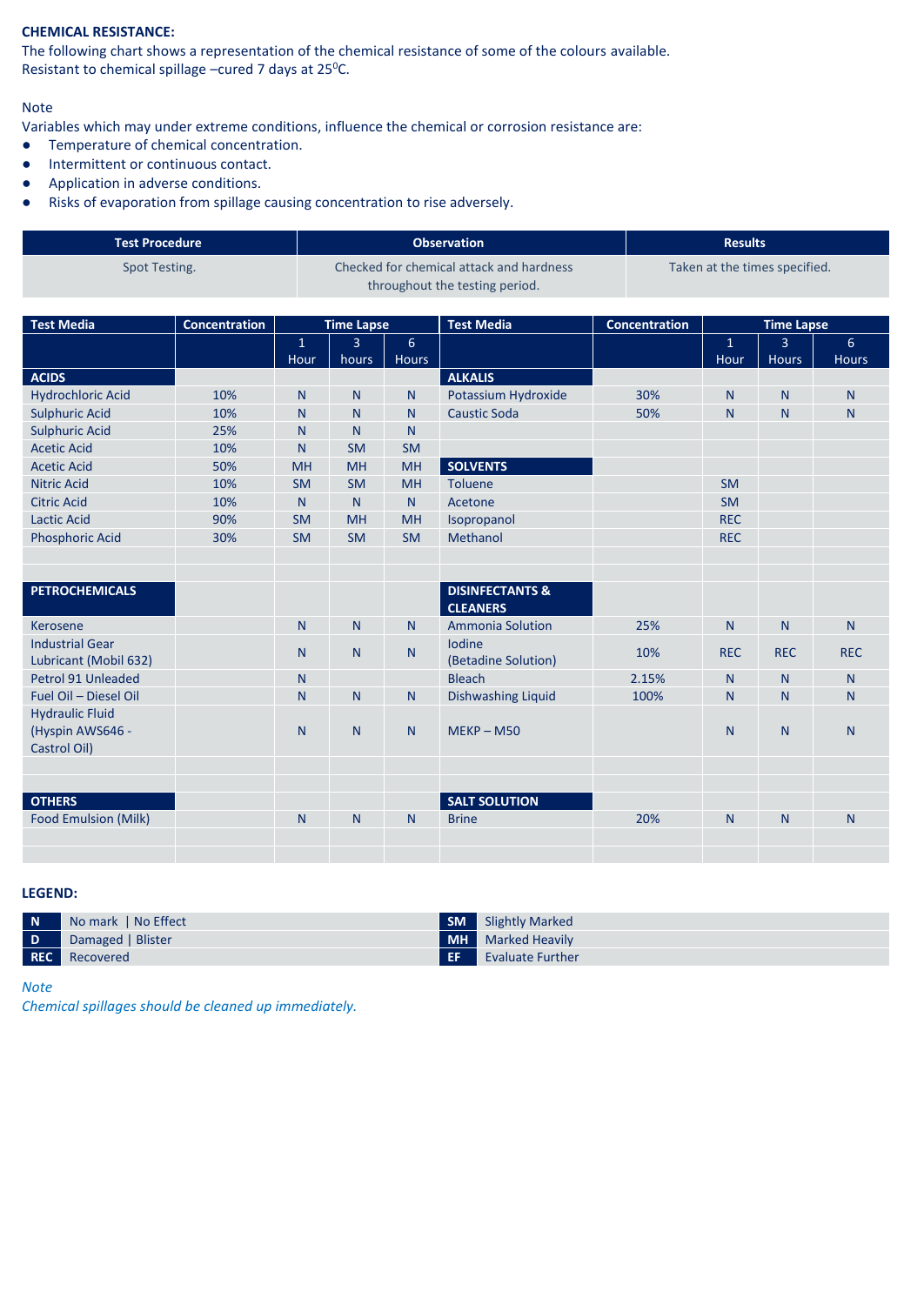# **NON-SLIP:- floor definitions:**

The contractor shall ensure that the surface finish in all zones is agreed with the client. (*Samples to be supplied and agreed prior to start of the contract*)

| <b>Terratuff</b><br><b>Type</b> | <b>Description</b>                                                                                                                                                                                                         | <b>Description</b>                         | CF.<br>Rating           | <b>SRV</b><br>Rating | $\mathbf R$<br>Rating         | Non - Slip                         |  |
|---------------------------------|----------------------------------------------------------------------------------------------------------------------------------------------------------------------------------------------------------------------------|--------------------------------------------|-------------------------|----------------------|-------------------------------|------------------------------------|--|
|                                 | <b>Installation Type</b>                                                                                                                                                                                                   | <b>Finish Type</b>                         | NZ/AS<br>3661.1<br>1993 | AS/NZS<br>4586       |                               | <b>Application Rates</b>           |  |
| <b>Type A</b>                   | Smooth:<br>Roller applied -                                                                                                                                                                                                | Smooth                                     | 0.46                    | 41                   | <b>R11</b>                    |                                    |  |
| Non-Slip<br>Class 1             | Fine/Medium duty non-slip:<br>Roller applied with the addition of:-<br>~ Microcells<br>Mixed into the Terratuff prior to<br>application.<br>Applied in the second to last coat.<br>$~\sim$ Revtred                         | Fine non-slip<br>Fine-Medium non-slip      | 0.54<br>0.56            | 50<br>51             | R11<br>R <sub>12</sub>        | @100grams/4 Ltr<br>12 grams / $m2$ |  |
|                                 | broadcast into the second to last<br>coat                                                                                                                                                                                  |                                            |                         |                      |                               |                                    |  |
| Non-Slip<br>Class 2             | Medium duty aggregate: non-slip:<br>Roller applied with the addition<br>$of:-$<br>$~\sim$ J61 Sand<br>$\sim$ Q900<br><b>Broadcast into the wet Terratuff</b><br>coating with further coats over the<br>aggregate Broadcast | Fine - Silica Sand<br>Fine - medium garnet | 0.63<br>0.73            | 57<br>64             | R <sub>12</sub><br><b>R13</b> | 1.0 kg / $m2$                      |  |

# **SUBSTRATE: – Preparation**

All substrates shall be stable and solid.

## *Note*

*All control joints junction cracks in the substrate etc. are to be properly treated.*

# **CONCRETE:**

Shall have a surface which has been mechanically trowelled to AS3610:1995 U3/NZ/3114:1987U3 finish. A minimum compressive strength of 25MPa at 28 days cure. A minimum of 28 days prior to the installation of Terratuff. The moisture content shall be less than 75% RH. *(Refer allnex Bulletin on application options for wet or uncured concrete).*

# **PLYWOOD | TIMBER | FIBRECEMENT**

*Refer: Terratuff Specification*

# **COVE TOPS:**

Install allnex cove upper termination metal strips: **5.2mm or 9.2mm rebated strip**.(*Refer: Typical Resin Flooring Details Document*)





Cove Strip 5.2mm Cove Strip Rebated 9.2mm

If the coving strip cannot be used refer to the Resin Flooring Details Document for options.

**RESIN FLOORING DETAILS** *Refer: Typical Resin Flooring Details Document*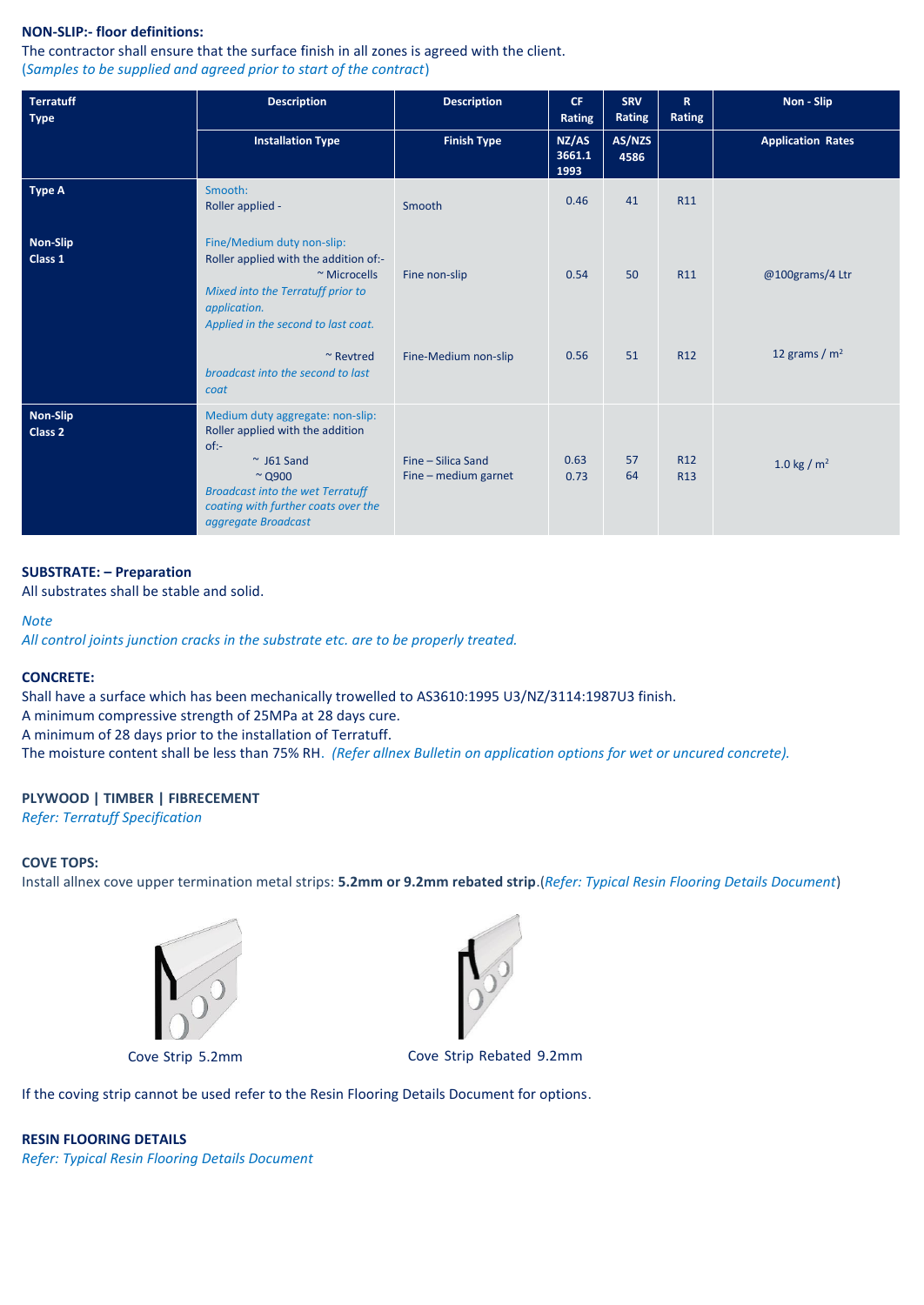# **FALLS TO WASTES:**

STZ prefill system (for adding falls, slope modification and floor angles).

## Types: *Refer: STZ Prefill Technical Literature.*

The falls must be specified pre-tender. (*Terratuff is thin film coatings system and prefill may involve significant extra materials).* The quantities of materials required to raise the floor height at wall perimeters is often underestimated.

To do this may involve significant extra costs and should be discussed and agreed.

It is a very common for STZ prefill system to be used under Terratuff to create falls to drains and other filling applications.

Normally for new work falls are laid in the concrete and fall to drains.

However; in refurbishment situations the drains and falls are incorrect. Sometimes new drains are installed.

The Prefill can be installed to any thickness to create falls.

If the project is a food processing facility, ensure that your requirements fall within the guidelines of current legislation.

| <b>Floor Fall Definitions</b> |                                                                            |  |  |  |
|-------------------------------|----------------------------------------------------------------------------|--|--|--|
| 1:50                          | Liquids will free run to drainage                                          |  |  |  |
| 1:80                          | Liquids will migrate to drainage                                           |  |  |  |
| 1:100                         | Some ponding of liquids will occur, squeegee to drainage will be required. |  |  |  |

## **JOINTS:**

All concrete control and construction joints should be carried through the Terratuff.

| <b>Jointing Options</b>               |                                       |  |  |  |
|---------------------------------------|---------------------------------------|--|--|--|
| Control   Construction Joints         | Cold Joints   Non-Movement Joints     |  |  |  |
| allnex K130 or allnex Sabreseal SMP60 | allnex K130 or allnex Sabreseal SMP60 |  |  |  |

## **QUALITY ASSURANCE:**

The allnex approved Applicator shall ensure all QA checks have been undertaken prior to the installation process and subsequently during the installation process. The completed documentation must be made available to allnex and the client/clients authorised personnel. The product is to be installed within the required control range to ensure a fully cured hard wearing monolithic floor coating system. Information to be recorded daily is:

- 
- 
- Ambient temperature | Ambient relative humidity. <br>
Daily detail of licenced contractors on-site.

# **CLEANING & MAINTENANCE:**

**Cleaning:** 

*Refer: Cleaning Maintenance Document*

## **Repairs**:

Can be undertaken with further new Terratuff applied directly.

## **Resurfacing:**

allnex recommend *two* (2) options:

## *Smooth System*

● Re-surfacing with further coats of Terratuff.

## *Profiled | Non-Slip System*

A second option is Terratuff Non-Slip which will reinstate the non-slip properties or add non-slip to a previously smooth surface finish.

## **FIXING OF PLANT AND MACHINERY**:

Mechanical fixings into the substrate must be resin fixed. This is to ensure that there is no water migration into the substrate. Conventional expanding plugs, screws or anchors are not an acceptable fixing method.

- Concrete sub-base or prefill mix. Concrete sub-base or prefill mix. Concrete sub-base or prefill mix.
- Sequence of mixing, ratios and quantities and formula. <br> Substrate moisture content & Substrate temperature.
	-